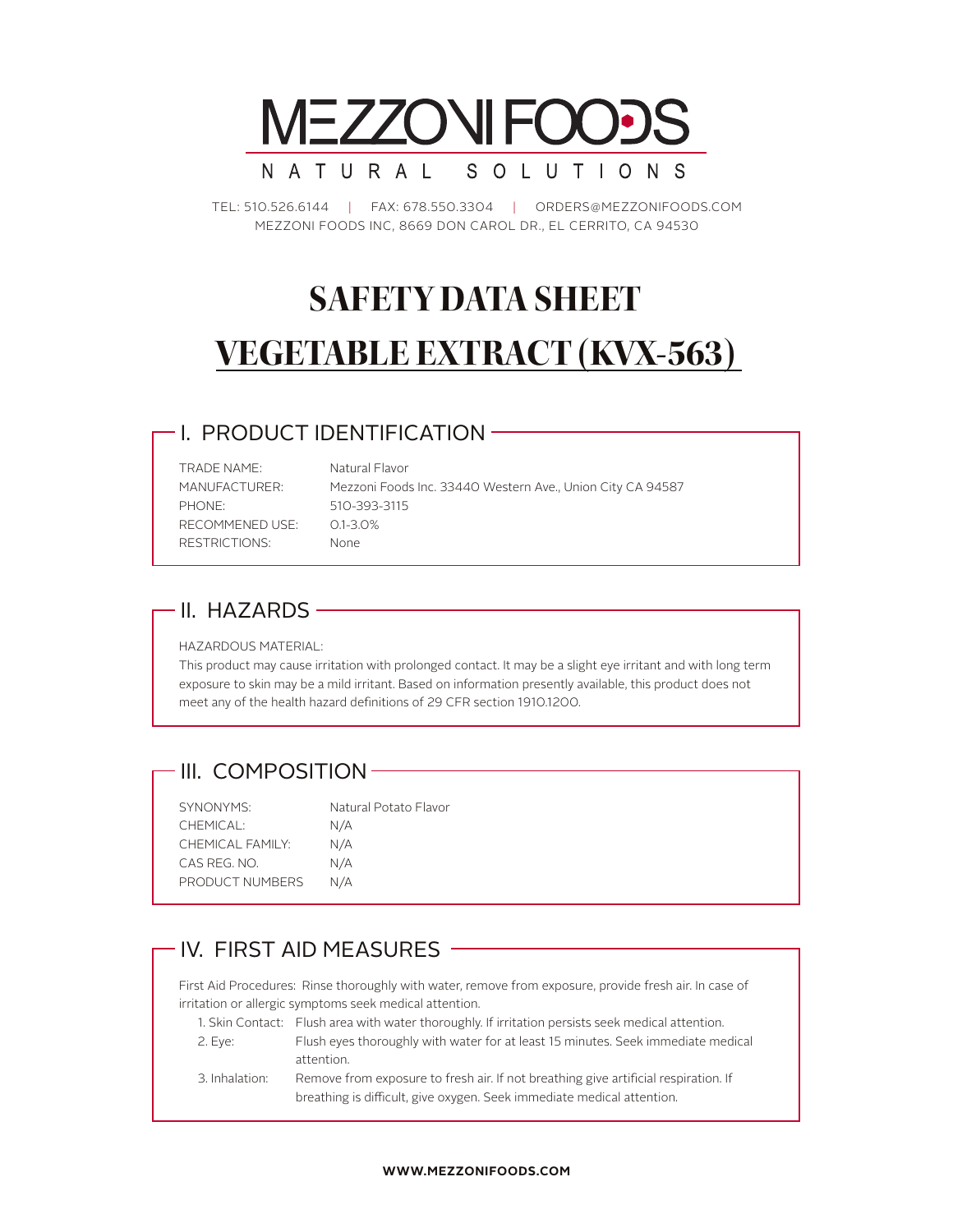## V. FIRE-FIGHTING MEASURES

Flash Point: N/A Flammable Limits: LEL – none established Extinguishing Media: Water or carbon dioxide Special Fire Fighting Procedure: N/A

Unusual Fire & amp; Explosion Hazards: Fine powder. When air-conveying, pipes must be grounded.

#### VI. ACCIDENTAL RELEASE MEASURES

Steps to be taken in Case Material is Released or Spilled:

Spill: Sweep, vacuum or wash away with water

Disposal: Dispose of large quantities in closed containers into landfill in accordance with applicable regulations. May be flushed down conventional sewer if neutralized or garbage dump.

#### VII. HANDLING AND STORAGE

Keep product sealed and dry and store in cool, dry well-ventilated area. Store where temperature is no more than 80°F and relative humidity is no more than 60%.

# VIII. EXPOSURE CONTROLS / PERSONAL PROTECTION

Ventilation: Good local ventilation. Respiratory: Niosha/OSHA approved device for dusts. Eye Protection: Safety goggles. Skin Protection: Wear gloves and cover skin with clothing to prevent irritation from dust.

NOTE: Personal protection information shown above is based upon general information as to normal uses and conditions. Where special or unusual conditions exist, it is suggested that expert assistance of an industrial hygienist or other qualified professional be sought.

### IX. PHYSICAL AND CHEMICAL PROPERTIES

| Boiling Point:              | N/A                                          | Specific Gravity (H <sub>2</sub> O =1): .55 - .80 |     |
|-----------------------------|----------------------------------------------|---------------------------------------------------|-----|
| Vapor Pressure (mm Hg): N/A |                                              | Viscosity:                                        | N/A |
| Percent Volatile vol.:      | N/A                                          | Evaporation Rate:                                 | N/A |
| Solubility in water:        | Soluble                                      |                                                   |     |
| Appearance & Odor:          | Pale to white powder with little to no odor. |                                                   |     |